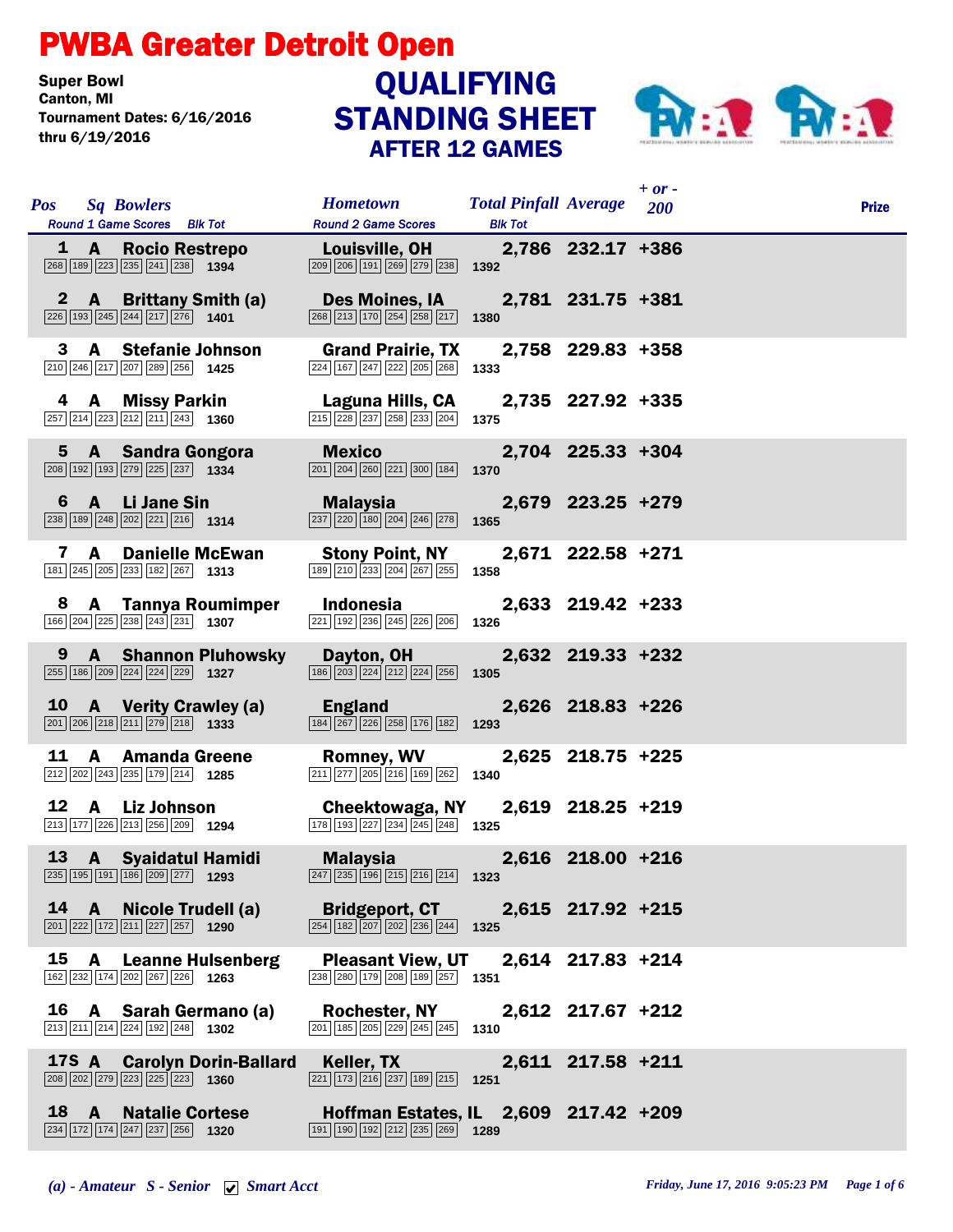|    |                 | <b>Pos</b> Sq Bowlers<br>Round 1 Game Scores Blk Tot                                                                     |                                   | <b>Hometown</b><br><b>Round 2 Game Scores</b>                                                                                                    | <b>Total Pinfall Average</b> 200<br><b>Blk Tot</b> |                   | $+$ or - | <b>Prize</b> |
|----|-----------------|--------------------------------------------------------------------------------------------------------------------------|-----------------------------------|--------------------------------------------------------------------------------------------------------------------------------------------------|----------------------------------------------------|-------------------|----------|--------------|
|    |                 | 19 A Esther Cheah<br>172 236 212 192 202 221 1235                                                                        |                                   | Malaysia <b>Malaysia</b><br>$\boxed{233}$ $\boxed{245}$ $\boxed{212}$ $\boxed{254}$ $\boxed{224}$ $\boxed{193}$ <b>1361</b>                      |                                                    | 2,596 216.33 +196 |          |              |
|    |                 | A Mariana Ayala<br>191 237 234 237 243 256 1398                                                                          |                                   | Euless, TX<br>177 181 204 193 222 221                                                                                                            | 1198                                               | 2,596 216.33 +196 |          |              |
| 21 |                 | <b>A</b> Clara Guerrero<br>183 178 170 217 258 222 1228                                                                  |                                   | <b>Pflugerville, TX</b><br>$\boxed{245}$ $\boxed{203}$ $\boxed{234}$ $\boxed{249}$ $\boxed{238}$ $\boxed{198}$                                   | 1367                                               | 2,595 216.25 +195 |          |              |
|    |                 | 22 A Allie Ijams<br>188 236 202 245 202 199 1272                                                                         |                                   | Wichita, KS<br>210 213 177 198 265 246                                                                                                           | 1309                                               | 2,581 215.08 +181 |          |              |
| 23 |                 | A Brandi Branka<br>209 224 204 194 226 208 1265                                                                          |                                   | <b>Fairview Hgts, IL</b><br>190 246 211 194 247 226                                                                                              | 1314                                               | 2,579 214.92 +179 |          |              |
|    |                 | 24 A Erin McCarthy<br>$\boxed{195}$ $\boxed{197}$ $\boxed{209}$ $\boxed{222}$ $\boxed{210}$ $\boxed{184}$ 1217           |                                   | Omaha, NE 2,577 214.75 +177<br>$\boxed{223}$ $\boxed{186}$ $\boxed{224}$ $\boxed{247}$ $\boxed{222}$ $\boxed{258}$                               | 1360                                               |                   |          |              |
|    |                 | 25 A Jodi Gawlik (a)<br>$\boxed{216}$ 183 222 235 258 234 1348                                                           |                                   | <b>Schaumburg, IL</b><br>183 234 178 231 193 204                                                                                                 | 1223                                               | 2,571 214.25 +171 |          |              |
|    | $26 \quad A$    | <b>Karen Marcano</b><br>256 208 225 238 206 237 1370                                                                     |                                   | <b>Venezuela</b> a construction<br>$\boxed{224}$ $\boxed{255}$ 171 151 214 177 1192                                                              |                                                    | 2,562 213.50 +162 |          |              |
|    |                 | 27 A Julie Oczepek<br>$\boxed{213}\boxed{201}\boxed{210}\boxed{247}\boxed{208}\boxed{199}$ 1278                          |                                   | Saginaw, MI<br>171 187 258 226 195 245                                                                                                           | 1282                                               | 2,560 213.33 +160 |          |              |
| 28 |                 | A Diana Zavjalova<br>209 190 212 224 213 249 1297                                                                        |                                   | <b>Latvia</b> and the same of the same of the same of the same of the same of the same of the same of the same of the<br>195 227 214 208 224 191 | 1259                                               | 2,556 213.00 +156 |          |              |
| 29 | $\mathbf{A}$    | 288 169 225 186 190 238 1296                                                                                             | <b>Kristina Szczerbinski</b>      | North Tonawanda, NY 2,552 212.67 +152<br>$\boxed{209}$ 179 162 193 267 246 1256                                                                  |                                                    |                   |          |              |
| 30 |                 | 192 224 183 237 214 226 1276                                                                                             |                                   | <b>A</b> Maria Jose Rodriguez Austin, TX<br>$\boxed{190}$ $\boxed{200}$ $\boxed{194}$ $\boxed{238}$ $\boxed{203}$ $\boxed{244}$ <b>1269</b>      |                                                    | 2,545 212.08 +145 |          |              |
| 31 |                 | <b>A</b> Kerry Smith<br>183 190 209 190 244 199 1215                                                                     |                                   | <b>New Holland, PA</b><br>203 207 202 256 200 257 1325                                                                                           |                                                    | 2,540 211.67 +140 |          |              |
|    | <b>Cut Line</b> | 32 A April Ellis<br>$\boxed{190}$ $\boxed{211}$ $\boxed{202}$ $\boxed{204}$ $\boxed{226}$ $\boxed{248}$ 1281             |                                   | Wichita, KS<br>246 156 212 269 187 184                                                                                                           | 1254                                               | 2,535 211.25 +135 |          |              |
|    |                 | $\boxed{201}$ 184 $\boxed{219}$ 162 $\boxed{244}$ 264 1274                                                               | $\sqrt{33}$ A Sydney Brummett (a) | Fort Wayne, IN<br>$\boxed{212}$ $\boxed{233}$ $\boxed{223}$ $\boxed{185}$ $\boxed{211}$ $\boxed{191}$                                            | 1255                                               | 2,529 210.75 +129 |          | \$800        |
| 34 | $\mathbf{A}$    | <b>Natasha Roslan</b><br>$\boxed{224}$ $\boxed{200}$ $\boxed{205}$ $\boxed{193}$ $\boxed{205}$ $\boxed{213}$ <b>1240</b> |                                   | Malaysia<br>$\boxed{203}\boxed{202}\boxed{247}\boxed{210}\boxed{215}\boxed{208}$                                                                 | 1285                                               | 2,525 210.42 +125 |          | \$800        |
|    | A               | <b>Kamilah Dammers</b><br>203 237 221 227 201 222 1311                                                                   |                                   | <b>Aruba</b><br>$\boxed{227}$ $\boxed{191}$ $\boxed{187}$ $\boxed{218}$ $\boxed{165}$ $\boxed{226}$                                              | 1214                                               | 2,525 210.42 +125 |          | \$800        |
| 36 | A               | <b>Elise Bolton</b><br>193 213 233 168 228 211 1246                                                                      |                                   | <b>Merritt Island, FL</b><br>206 212 201 227 200 227                                                                                             | 1273                                               | 2,519 209.92 +119 |          | \$800        |
| 37 | $\mathbf{A}$    | <b>Kayla Johnson</b><br>$\boxed{186}$ $\boxed{239}$ $\boxed{210}$ $\boxed{197}$ $\boxed{226}$ $\boxed{205}$ 1263         | <b>Cash Line</b>                  | <b>Washington, IL</b><br>$\boxed{187}$ $\boxed{173}$ $\boxed{255}$ $\boxed{227}$ $\boxed{209}$ $\boxed{201}$                                     | 1252                                               | 2,515 209.58 +115 |          | \$800        |
|    | 38 A            | <b>Stephanie Martins</b><br>232 192 193 234 171 198 1220                                                                 |                                   | <b>Brazil</b><br>$\boxed{193}$ $\boxed{167}$ $\boxed{246}$ $\boxed{216}$ $\boxed{219}$ $\boxed{249}$                                             | 1290                                               | 2,510 209.17 +110 |          |              |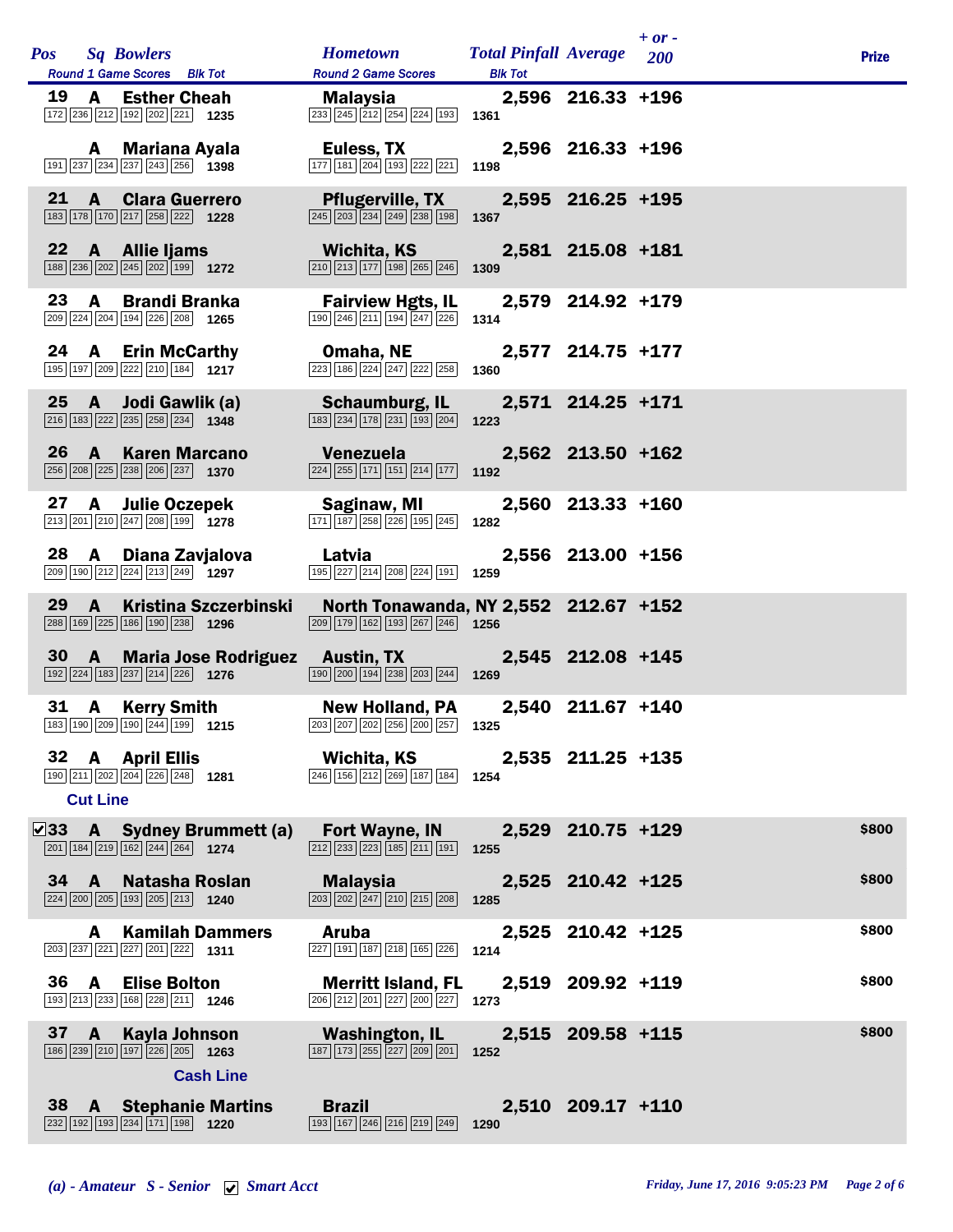|    | <b>Pos</b> Sq Bowlers<br><b>Round 1 Game Scores</b> Blk Tot                                                                  | Hometown Total Pinfall Average 200<br><b>Round 2 Game Scores</b>                                                                          | <b>Blk Tot</b> |                    | $+$ or - | <b>Prize</b> |
|----|------------------------------------------------------------------------------------------------------------------------------|-------------------------------------------------------------------------------------------------------------------------------------------|----------------|--------------------|----------|--------------|
|    | <b>A</b> Jackie Carbonetto<br>$\boxed{167}\boxed{202}\boxed{179}\boxed{257}\boxed{225}\boxed{225}$ 1255                      | <b>Blauvelt, NY</b><br>228 252 199 234 153 189 1255                                                                                       |                | 2,510 209.17 +110  |          |              |
|    | <b>A</b> Ashly Galante<br>$\boxed{247}$ $\boxed{222}$ 191 189 200 215 1264                                                   | Palm Harbor, FL<br>206 246 225 223 156 190                                                                                                | 1246           | 2,510 209.17 +110  |          |              |
| 41 | <b>A</b> Jennifer Higgins<br>$\boxed{199}$ $\boxed{192}$ $\boxed{204}$ $\boxed{198}$ $\boxed{258}$ $\boxed{230}$ <b>1281</b> | <b>Example 10 Westerville, OH</b><br>$\boxed{213}$ $\boxed{238}$ $\boxed{177}$ $\boxed{224}$ $\boxed{207}$ $\boxed{168}$ <b>1227</b>      |                | 2,508 209.00 +108  |          |              |
| 42 | A Siti Rahman<br>$\boxed{184}$ $\boxed{185}$ $\boxed{256}$ $\boxed{187}$ $\boxed{220}$ $\boxed{244}$ <b>1276</b>             | Malaysia <b>Mala</b><br>$\boxed{236}$ $\boxed{224}$ $\boxed{158}$ $\boxed{213}$ $\boxed{183}$ $\boxed{214}$                               | 1228           | 2,504 208.67 +104  |          |              |
|    | 43 A Kaidee Sutphin<br>199 205 225 200 205 225 1259                                                                          | <b>Mount Dora, FL</b><br>192 208 200 203 242 197                                                                                          | 1242           | 2,501 208.42 +101  |          |              |
|    | 44 A Tnia Falbo<br>194 183 233 197 201 199 1207                                                                              | <b>Greensburg, PA</b><br>$\boxed{211}$ $\boxed{215}$ $\boxed{214}$ $\boxed{193}$ $\boxed{233}$ $\boxed{226}$                              | 1292           | 2,499 208.25       | +99      |              |
|    | 169 182 190 255 236 148 1180                                                                                                 | 45 A Anggie Ramirez-Perea Austin, TX<br>$\overline{ 216 } 213  237   216   223   207 $ 1312                                               |                | 2,492 207.67       | $+92$    |              |
|    | $\boxed{241}$ 175 175 163 202 249 1205                                                                                       | 46 A Kristina Rosberg Ord, NE<br>$\overline{206}$ 190 $\overline{234}$ $\overline{201}$ $\overline{254}$ $\overline{200}$ 1285            |                | 2,490 207.50 +90   |          |              |
|    | 47 A Heather Melvin<br>165 264 225 300 161 194 1309                                                                          | Sioux Falls, SD<br>$\boxed{182}$ $\boxed{189}$ $\boxed{202}$ $\boxed{188}$ $\boxed{232}$ $\boxed{174}$                                    | 1167           | 2,476 206.33       | $+76$    |              |
|    | $\boxed{231}$ $\boxed{215}$ $\boxed{269}$ $\boxed{191}$ $\boxed{159}$ $\boxed{169}$ <b>1234</b>                              | 48 A Lynda Barnes Double Oak, TX<br>$\boxed{224}$ $\boxed{202}$ $\boxed{234}$ $\boxed{200}$ $\boxed{182}$ $\boxed{199}$                   | 1241           | 2,475 206.25       | $+75$    |              |
|    | $\boxed{214}$ 189 202 200 226 225 1256                                                                                       | <b>A</b> Lindsay Boomershine Perry, UT<br>$\boxed{192}$ $\boxed{190}$ $\boxed{197}$ $\boxed{205}$ $\boxed{203}$ $\boxed{232}$ <b>1219</b> |                | 2,475 206.25       | $+75$    |              |
|    | $\boxed{205}$ 171 170 213 232 199 1190                                                                                       | 50 A Elysia Current <b>Ephrata, PA</b><br>$\overline{258}$ 183 180 215 233 215 1284                                                       |                | $2,474$ 206.17 +74 |          |              |
| 51 | <b>A</b> Jamie Martin<br>208 215 191 230 187 236 1267                                                                        | Omaha, NE<br>179 160 217 180 225 238 1199                                                                                                 |                | 2,466 205.50       | $+66$    |              |
|    | 52 A Sabrena Divis<br>$\boxed{237}$ $\boxed{203}$ $\boxed{215}$ $\boxed{233}$ $\boxed{214}$ $\boxed{173}$ <b>1275</b>        | Gillette, WY<br>$\boxed{215}$ $\boxed{242}$ $\boxed{201}$ $\boxed{184}$ $\boxed{161}$ $\boxed{184}$ <b>1187</b>                           |                | $2,462$ 205.17 +62 |          |              |
|    | 53 A Kristina Wendell<br>234 233 143 215 191 216 1232                                                                        | <b>Kingston, NY</b><br>$\boxed{237}$ $\boxed{146}$ $\boxed{214}$ $\boxed{191}$ $\boxed{196}$ $\boxed{242}$                                | 1226           | 2,458 204.83       | $+58$    |              |
|    | 54 A Liz Kuhlkin<br>226 167 206 232 197 192 1220                                                                             | <b>Schenectady, NY</b><br>267 176 213 185 193 203                                                                                         | 1237           | 2,457 204.75       | $+57$    |              |
| 55 | A Bryanna Cote<br>$\boxed{206}$ 189 190 197 199 214 1195                                                                     | <b>Red Rock, AZ</b><br>$\boxed{202}$ $\boxed{214}$ $\boxed{224}$ $\boxed{190}$ $\boxed{205}$ $\boxed{223}$                                | 1258           | 2,453 204.42       | $+53$    |              |
|    | 56 A Mary Wells (a)<br>192 183 156 233 181 188 1133                                                                          | Columbus, OH 2,445 203.75<br>$\boxed{236}$ $\boxed{168}$ $\boxed{197}$ $\boxed{212}$ $\boxed{245}$ $\boxed{254}$ 1312                     |                |                    | $+45$    |              |
|    | 57S A Cheryl Daniels (a)<br>$\boxed{136}$ $\boxed{213}$ $\boxed{193}$ $\boxed{236}$ $\boxed{170}$ $\boxed{191}$ <b>1139</b>  | West Bloomfield, MI 2,429 202.42<br>$\boxed{167}$ $\boxed{187}$ $\boxed{235}$ $\boxed{227}$ $\boxed{246}$ $\boxed{228}$ 1290              |                |                    | $+29$    |              |
|    | 58 A Jessica Lesagonicz<br>$\boxed{170}$ $\boxed{167}$ $\boxed{192}$ $\boxed{206}$ $\boxed{231}$ $\boxed{256}$ <b>1222</b>   | Atlanta, GA<br>$\boxed{205}$ 187 195 204 190 218 1199                                                                                     |                | 2,421 201.75       | $+21$    |              |
|    | 59 A Jodi Woessner<br>179 230 170 212 233 239 1263                                                                           | Oregon, OH<br>$\boxed{150}$ $\boxed{181}$ $\boxed{197}$ $\boxed{216}$ $\boxed{225}$ $\boxed{182}$ <b>1151</b>                             |                | 2,414 201.17       | $+14$    |              |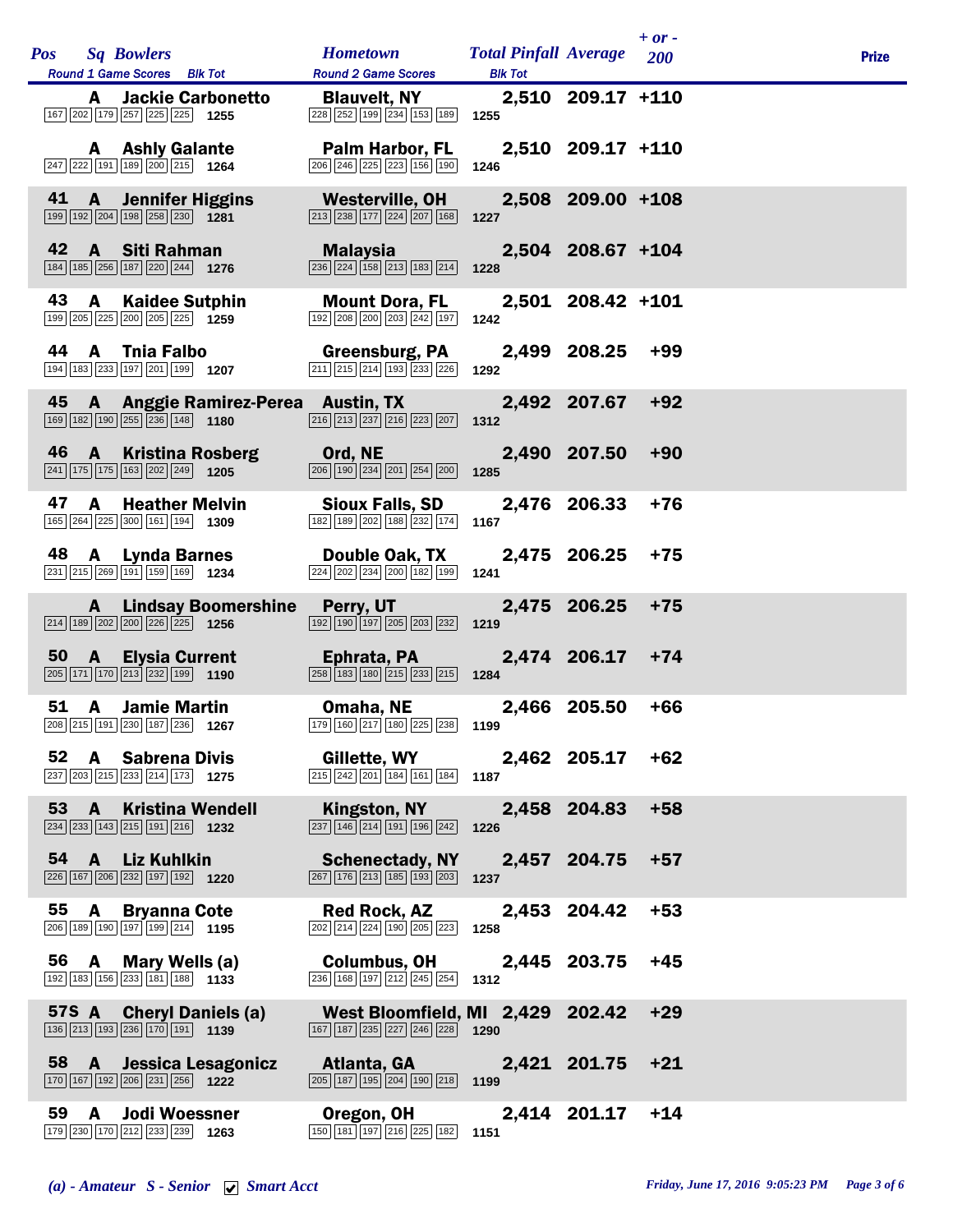|    |          | Pos Sq Bowlers<br>Round 1 Game Scores Blk Tot                                                                                                                                                                           | Hometown Total Pinfall Average 200<br><b>Round 2 Game Scores</b>                                                 | <b>Blk Tot</b> |                  | $+$ or - | <b>Prize</b> |
|----|----------|-------------------------------------------------------------------------------------------------------------------------------------------------------------------------------------------------------------------------|------------------------------------------------------------------------------------------------------------------|----------------|------------------|----------|--------------|
| 60 |          | A Trisha Reid (a) Columbus, OH 2,408 200.67 +8<br>204 218 192 226 187 169 1196                                                                                                                                          | $\boxed{257}$ 190 169 192 228 176 1212                                                                           |                |                  |          |              |
|    |          | 61 A Kayla Bandy Salisbury, MD 2,397 199.75<br>$\boxed{212}$ $\boxed{175}$ $\boxed{171}$ $\boxed{243}$ $\boxed{181}$ $\boxed{222}$ <b>1204</b>                                                                          | $\boxed{179}$ $\boxed{168}$ $\boxed{194}$ $\boxed{214}$ $\boxed{203}$ $\boxed{235}$ <b>1193</b>                  |                |                  | $-3$     |              |
| 62 |          | <b>A</b> Natalie Goodman <b>O'Fallon, IL 2,396 199.67</b><br>213 161 212 187 227 1182 168 213 184 224 224 201 1214<br>$\boxed{182}\boxed{213}\boxed{161}\boxed{212}\boxed{187}\boxed{227}$ 1182                         |                                                                                                                  |                |                  | $-4$     |              |
| 63 | <b>A</b> | Danielle Van der Meer Washington, IL<br>182 188 248 227 201 268 1314                                                                                                                                                    | 187 168 192 147 184 202 1080                                                                                     |                | 2,394 199.50     | $-6$     |              |
|    |          | 64 A Heather D'Errico Rochester, NY 2,392 199.33<br>152 217 222 189 197 203 1180                                                                                                                                        | $\boxed{207}$ $\boxed{204}$ $\boxed{188}$ $\boxed{226}$ $\boxed{207}$ $\boxed{180}$ <b>1212</b>                  |                |                  | $-8$     |              |
|    |          | A Lauren Krywy (a) Sterling Heights, MI 2,392 199.33                                                                                                                                                                    | $\boxed{186}$ $\boxed{184}$ $\boxed{187}$ $\boxed{192}$ $\boxed{182}$ $\boxed{190}$ 1121                         |                |                  | $-8$     |              |
|    |          | 66 A Katelyn Zwiefelhofer Racine, WI 2,383 198.58 -17<br>$\boxed{168}\boxed{221}\boxed{198}\boxed{213}\boxed{199}\boxed{166}$ 1165                                                                                      | $\boxed{190}$ $\boxed{189}$ $\boxed{234}$ $\boxed{213}$ $\boxed{183}$ $\boxed{209}$ 1218                         |                |                  |          |              |
| 67 |          | A Syazwani Sahar Malaysia 1979 198.25 -21<br>147 180 215 181 207 241 1171                                                                                                                                               | $\boxed{210}$ 169 $\boxed{207}$ $\boxed{247}$ 183 192 1208                                                       |                |                  |          |              |
|    |          | 68 A Megan Kelly <b>Dayton, 0H</b> 2,373 197.75 -27<br><sup>[223]</sup> 210] 162] 226] 226] 226] 2271 195 <sup>] 214</sup> [196] <sup>[171]</sup> 214 [172] 1162                                                        | $\boxed{195}\boxed{214}\boxed{196}\boxed{171}\boxed{214}\boxed{172}$ 1162                                        |                |                  |          |              |
|    |          | 69S A Debbie Ayers La Mesa, CA 2,370 197.50 -30<br>$\boxed{148}$ $\boxed{233}$ $\boxed{236}$ $\boxed{166}$ $\boxed{196}$ $\boxed{187}$ <b>1166</b>                                                                      | $\boxed{181}$ $\boxed{175}$ $\boxed{181}$ $\boxed{213}$ $\boxed{217}$ $\boxed{237}$ <b>1204</b>                  |                |                  |          |              |
|    |          | 70 A Blair Blumenscheid (a) Columbus, OH 2,369 197.42 -31<br>$\boxed{158}\boxed{219}\boxed{203}\boxed{212}\boxed{170}\boxed{152}$ 1114                                                                                  | $\boxed{192}$ $\boxed{230}$ $\boxed{225}$ $\boxed{238}$ $\boxed{176}$ $\boxed{194}$ 1255                         |                |                  |          |              |
|    |          | 71 A Amanda Cortese (a) Hoffman Estates, IL 2,367 197.25 -33<br>165 207 247 189 180 210 1198                                                                                                                            | 196 226 191 205 174 177 1169                                                                                     |                |                  |          |              |
|    |          | 72 A Ann Coleman (a)<br>$\boxed{221}$ $\boxed{195}$ $\boxed{165}$ $\boxed{223}$ $\boxed{178}$ $\boxed{189}$ <b>1171</b> $\boxed{226}$ $\boxed{166}$ $\boxed{179}$ $\boxed{222}$ $\boxed{202}$ $\boxed{198}$ <b>1193</b> | Fairborn, OH 2,364 197.00 -36                                                                                    |                |                  |          |              |
|    | 73 A     | Nora Lyana Norkamal Malaysia<br>$\boxed{168}$ $\boxed{183}$ $\boxed{190}$ $\boxed{190}$ $\boxed{242}$ $\boxed{225}$ <b>1198</b>                                                                                         | $\boxed{211}$ $\boxed{181}$ $\boxed{192}$ $\boxed{165}$ $\boxed{198}$ $\boxed{215}$ <b>1162</b>                  |                | 2,360 196.67 -40 |          |              |
|    |          | 74 A Novella Daniels (a)<br>$\boxed{161}$ $\boxed{215}$ $\boxed{235}$ $\boxed{211}$ $\boxed{146}$ $\boxed{192}$ <b>1160</b>                                                                                             | <b>Detroit, MI Detroit</b><br>$\boxed{214}$ 186 $\boxed{206}$ 180 $\boxed{223}$ 185 1194                         |                | 2,354 196.17 -46 |          |              |
|    | 75 A     | <b>Sharon Koh</b><br>160 195 203 171 208 234 171                                                                                                                                                                        | Malaysia<br>$\boxed{189}$ $\boxed{190}$ $\boxed{213}$ $\boxed{182}$ $\boxed{212}$ $\boxed{193}$ <b>1179</b>      |                | 2,350 195.83     | $-50$    |              |
|    |          | 76 A Justyne Falbo (a)<br>$\boxed{200}$ $\boxed{193}$ $\boxed{180}$ $\boxed{225}$ $\boxed{191}$ $\boxed{219}$ <b>1208</b>                                                                                               | <b>Greensburg, PA</b><br>$\boxed{201}$ 158 199 176 205 191 1130                                                  |                | 2,338 194.83 -62 |          |              |
|    |          | 77 A Sarah Muench (a)<br>175 152 180 217 202 218 1144                                                                                                                                                                   | Altoona, IA<br>$\boxed{198}$ $\boxed{234}$ $\boxed{182}$ $\boxed{193}$ $\boxed{188}$ $\boxed{198}$               | 1193           | 2,337 194.75 -63 |          |              |
|    |          | 78 A Summer Jasmin<br>$\boxed{233}$ 150 182 192 182 212 1151                                                                                                                                                            | <b>Beckley, WV</b><br>$\boxed{174}$ $\boxed{203}$ $\boxed{191}$ $\boxed{196}$ $\boxed{236}$ $\boxed{182}$        | 1182           | 2,333 194.42 -67 |          |              |
|    |          | 79 A Crystal Resop<br>185 175 202 194 171 212 1139                                                                                                                                                                      | Schofield, WI<br>$\boxed{196}$ $\boxed{206}$ $\boxed{214}$ $\boxed{202}$ $\boxed{193}$ $\boxed{175}$ <b>1186</b> |                | 2,325 193.75     | $-75$    |              |
|    |          | 80 A Samantha Hesley<br>179 201 245 151 203 170 1149                                                                                                                                                                    | Detroit, MI<br>$\boxed{188}$ $\boxed{160}$ $\boxed{199}$ $\boxed{212}$ $\boxed{181}$ $\boxed{223}$ <b>1163</b>   |                | 2,312 192.67 -88 |          |              |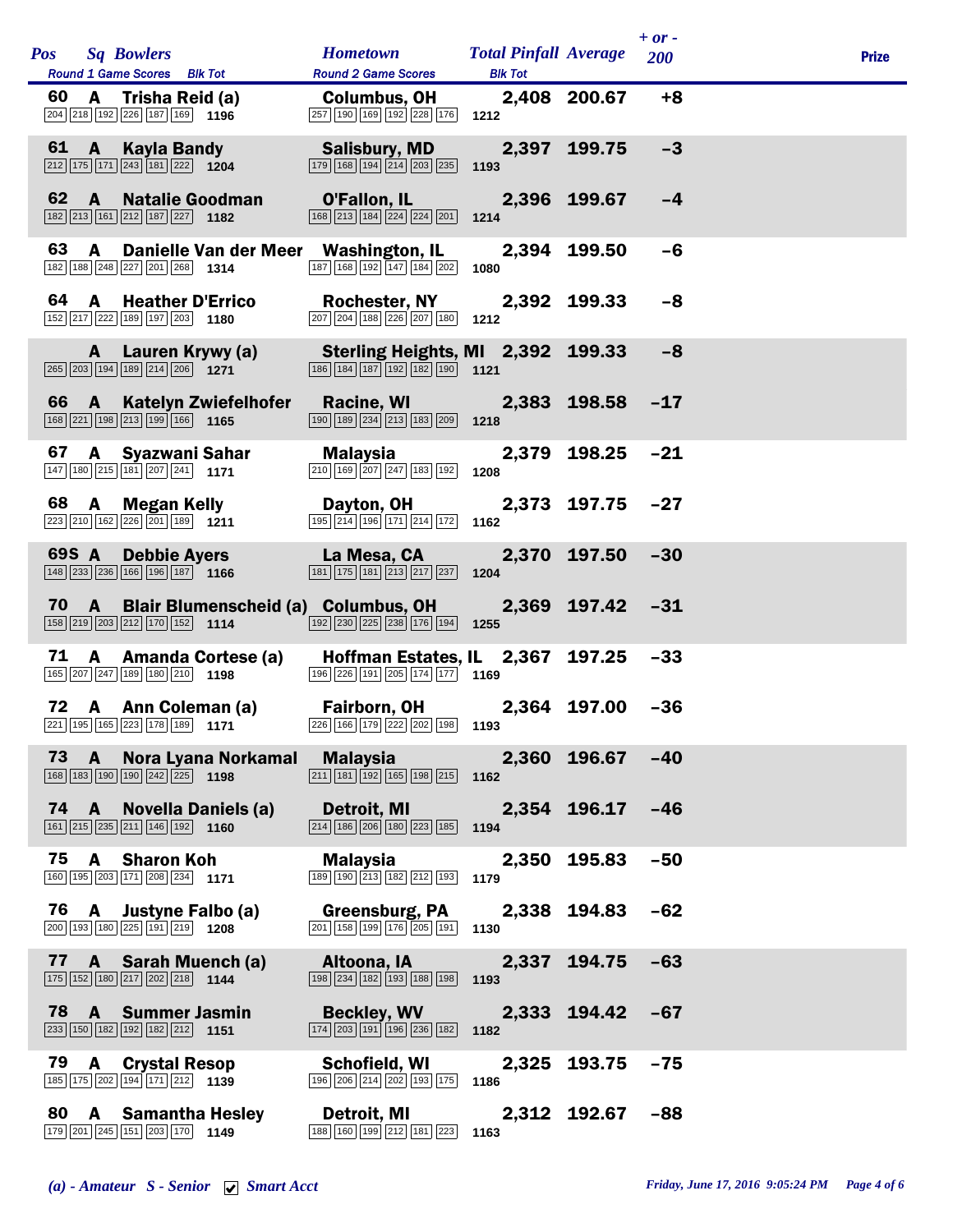|     |              | Pos Sq Bowlers<br>Round 1 Game Scores Blk Tot                                                                             |                                                                                                                               | <b>Hometown Total Pinfall Average</b><br><b>Round 2 Game Scores</b>                                                                                             | <b>Blk Tot</b>    |                   | $+$ or -<br>200 | <b>Prize</b> |
|-----|--------------|---------------------------------------------------------------------------------------------------------------------------|-------------------------------------------------------------------------------------------------------------------------------|-----------------------------------------------------------------------------------------------------------------------------------------------------------------|-------------------|-------------------|-----------------|--------------|
|     |              | $\boxed{188}\boxed{213}\boxed{223}\boxed{190}\boxed{159}\boxed{160}$ 1133                                                 | 81 A Samantha Kelly                                                                                                           | Waukesha, WI 2,303 191.92 -97<br>$\boxed{172}$ $\boxed{201}$ $\boxed{191}$ $\boxed{213}$ $\boxed{198}$ $\boxed{195}$ <b>1170</b>                                |                   |                   |                 |              |
|     |              | <b>A</b> Gabriella Mayfield<br>$\boxed{219}$ 153 214 234 232 205 1257                                                     |                                                                                                                               | Lake Isabella, CA 2,303 191.92 -97<br>$\boxed{168}$ $\boxed{131}$ $\boxed{179}$ $\boxed{157}$ $\boxed{200}$ $\boxed{211}$ <b>1046</b>                           |                   |                   |                 |              |
| 83  |              | A Kalynn Carl<br>176 230 223 172 177 215 1193                                                                             |                                                                                                                               | Albany, NY<br>$\boxed{162}$ $\boxed{145}$ $\boxed{161}$ $\boxed{199}$ $\boxed{239}$ $\boxed{202}$ <b>1108</b>                                                   |                   | 2,301 191.75      | -99             |              |
|     |              | 84 A Brooke Bower<br>205 221 174 176 191 188 1155                                                                         |                                                                                                                               | Camp Hill, PA<br>188 220 171 190 205 171 1145                                                                                                                   |                   | 2,300 191.67 -100 |                 |              |
|     |              | 85 A Valerie Calberry (a)<br>182 197 202 214 168 194 1157                                                                 |                                                                                                                               | Derry, NH<br>168 199 193 205 179 188 1132                                                                                                                       |                   | 2,289 190.75 -111 |                 |              |
|     |              | 86 A Sarah Lokker<br>$\boxed{212}$ 150 198 235 193 171 1159                                                               |                                                                                                                               | New Baltimore, MI 2,280 190.00 -120<br>$\boxed{177}$ $\boxed{172}$ $\boxed{184}$ $\boxed{159}$ $\boxed{204}$ $\boxed{225}$ <b>1121</b>                          |                   |                   |                 |              |
|     |              | 87 A Nicole Bower (a)<br>$\boxed{204}$ 165 $\boxed{217}$ 180 $\boxed{172}$ 227 1165                                       |                                                                                                                               | Camp Hill, PA<br>$\boxed{204}$ $\boxed{201}$ $\boxed{182}$ $\boxed{173}$ $\boxed{213}$ $\boxed{138}$ <b>1111</b>                                                | 2,276 189.67 –124 |                   |                 |              |
| 88  |              | A Andrea Behr<br>207 197 158 190 233 214 1199                                                                             |                                                                                                                               | Kettering, OH   2,275   189.58 -125<br>$\overline{225}$ $\overline{202}$ 185 181 149 134 1076                                                                   |                   |                   |                 |              |
|     |              | 89 A Jerracah Heibel (a)<br>$\boxed{202}$ 167 160 204 200 191 1124                                                        |                                                                                                                               | Indianapolis, IN<br>$\boxed{182}$ $\boxed{154}$ $\boxed{209}$ $\boxed{192}$ $\boxed{193}$ $\boxed{212}$                                                         | 1142              | 2,266 188.83 -134 |                 |              |
|     |              |                                                                                                                           | $\boxed{211}$ 189 165 182 150 204 1101                                                                                        | 90 A Shanna Chepelsky (a) Rochester, NY 2,254 187.83 -146<br>$\boxed{156}$ $\boxed{219}$ $\boxed{222}$ $\boxed{175}$ $\boxed{193}$ $\boxed{188}$                | 1153              |                   |                 |              |
|     |              | <b>S</b> A JamiLynn Fox (a)<br>196 156 163 208 183 267 1173                                                               |                                                                                                                               | Toledo, OH<br>$\boxed{211}$ $\boxed{184}$ $\boxed{178}$ $\boxed{171}$ $\boxed{175}$ $\boxed{162}$                                                               | 1081              | 2,254 187.83 -146 |                 |              |
| 92  |              | A Brianna Andrew (a)<br>162 242 169 157 235 185 1150                                                                      |                                                                                                                               | <b>Orland Park, IL</b><br>140 178 178 177 200 200                                                                                                               | 1073              | 2,223 185.25 -177 |                 |              |
|     | 93 A         |                                                                                                                           | <b>Michelle Keirns (a)</b><br>$\boxed{176}$ $\boxed{160}$ $\boxed{234}$ $\boxed{201}$ $\boxed{205}$ $\boxed{162}$ <b>1138</b> | Lansing, MI 2,215 184.58 -185<br>180 194 172 188 153 190 1077                                                                                                   |                   |                   |                 |              |
|     | A            | $\boxed{200}$ $\boxed{214}$ $\boxed{194}$ $\boxed{189}$ $\boxed{193}$ $\boxed{188}$ <b>1178</b>                           |                                                                                                                               | Rachael Delserone (a) North Ridgeville, OH 2,215 184.58 -185<br>$\boxed{158}$ $\boxed{173}$ $\boxed{203}$ $\boxed{185}$ $\boxed{146}$ $\boxed{172}$ <b>1037</b> |                   |                   |                 |              |
|     |              | 95 A Ashlyn Herzberg (a)<br>194 189 183 226 196 189 177                                                                   |                                                                                                                               | Wichita, KS<br>183 170 207 182 149 144                                                                                                                          | 1035              | 2,212 184.33 -188 |                 |              |
|     | 96 A         | <b>Katie Thornton</b><br>207 157 193 165 175 173 1070                                                                     |                                                                                                                               | <b>Chesapeake, VA</b><br>170 158 226 214 189 181 1138                                                                                                           |                   | 2,208 184.00 -192 |                 |              |
|     | 97 A         | $\boxed{194}$ $\boxed{174}$ $\boxed{190}$ $\boxed{203}$ $\boxed{169}$ $\boxed{127}$ <b>1057</b>                           | Jaclyn Meldrum (a)                                                                                                            | China, MI<br>$\overline{ 215   188   174   184   188   191 }$ 1140                                                                                              |                   | 2,197 183.08 -203 |                 |              |
|     |              | A Rebecca Sharp(a)<br>$\boxed{134}$ $\boxed{186}$ $\boxed{207}$ $\boxed{212}$ $\boxed{210}$ $\boxed{198}$ 1147            |                                                                                                                               | <b>Carleton, MI</b><br>$\boxed{128}$ $\boxed{152}$ $\boxed{170}$ $\boxed{202}$ $\boxed{201}$ $\boxed{197}$                                                      | 1050              | 2,197 183.08 -203 |                 |              |
| 99  | A            | <b>Natalie Miskiel (a)</b><br>$\boxed{212}$ 157 204 202 191 176 1142                                                      |                                                                                                                               | Toledo, OH<br>180 186 142 138 221 163                                                                                                                           | 1030              | 2,172 181.00 -228 |                 |              |
|     |              | 100 A Jenna Law (a)<br>$\boxed{170}$ $\boxed{191}$ $\boxed{214}$ $\boxed{164}$ $\boxed{223}$ $\boxed{189}$ $\boxed{1151}$ |                                                                                                                               | Milford, MI<br>155 141 191 193 155 172 1007                                                                                                                     |                   | 2,158 179.83 -242 |                 |              |
| 101 | $\mathbf{A}$ | 176 160 202 193 152 172 1055                                                                                              | Melissa Van Dyke (a)                                                                                                          | Parma, OH<br>$\boxed{148}\boxed{214}\boxed{179}\boxed{185}\boxed{201}\boxed{166}$ 1093                                                                          |                   | 2,148 179.00 -252 |                 |              |